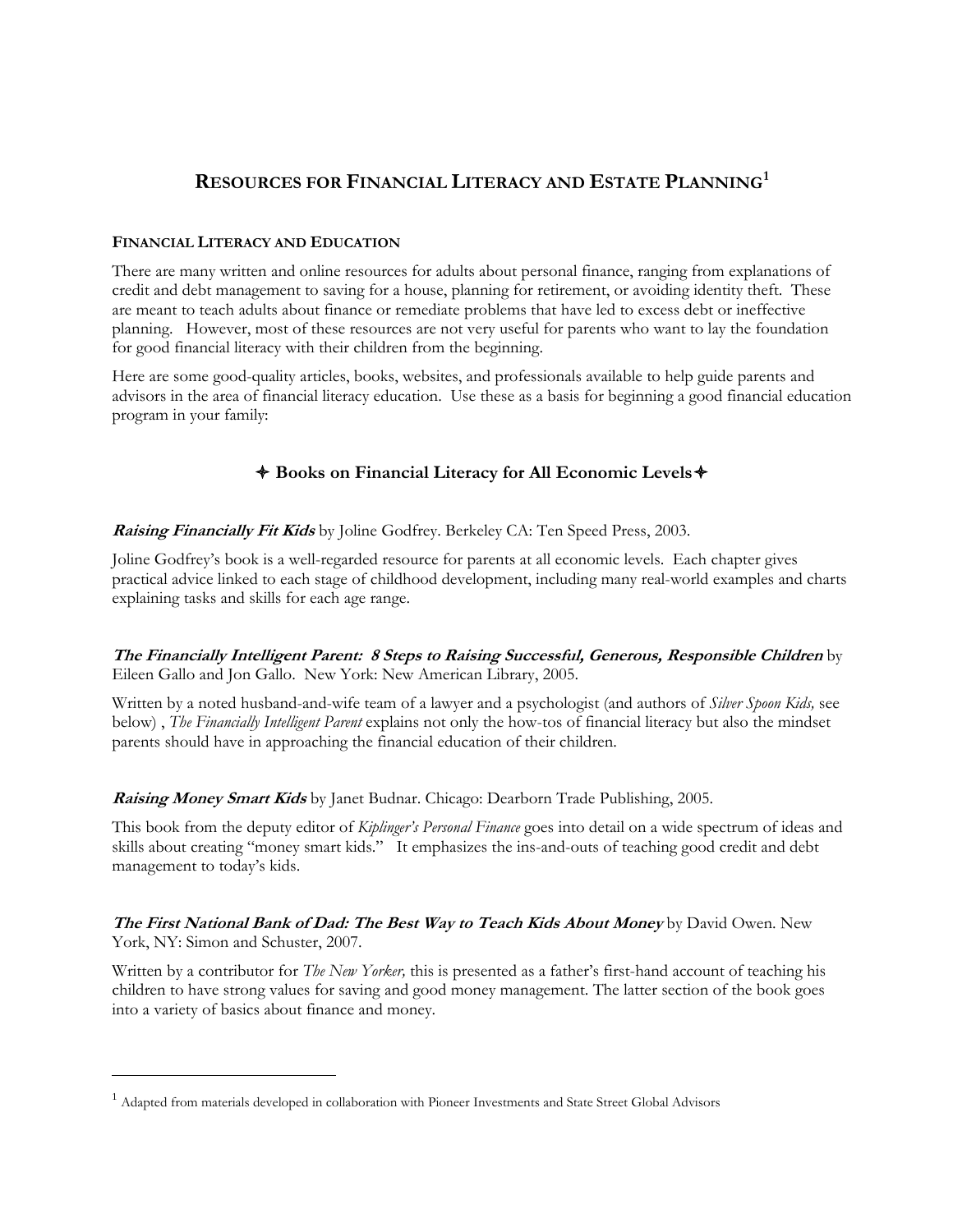# **Neale S. Godfrey's Ultimate Kids' Money Book** by Neale S. Godfrey. Aladdin, 2002.

Written in an animated style with many illustrations, the *Ultimate Kids' Money Book* explains many basic and advanced concepts to kids in a fun format. It is a good resource for those children who show an aptitude or interest in the area of money and finance or for those who think money is boring to learn about.

## **The Kids' Allowance Book** by Any Nathan with Debbie Palen. Backinprint.com, 2006.

This book is targeted to elementary school children and reflects ideas on the use of allowances and techniques for staying on track with them. It does not advocate for the allowance as learning tool (as in *Raising Financially Fit Kids* by Godfrey) but takes a broader approach to why kids can or should have an allowance.

#### **TeenVestor** by Emmanuel Modu and Andrea Walker. Perigee Trade, 2002.

For adolescents who are intrigued by investing or for parents who want to do more than just encourage their teen to save and invest, *TeenVestor* is a good resource about the fundamentals and how-to's of investing. It also has a section on philanthropy which is good for the socially-conscious teen. See the companion website at [www.teenvestor.com.](http://www.teenvestor.com/)

# **Talking Money with Your Kids, and**

## **Teach Your Kids Financial Skills Early, and the Lessons Can Last a Lifetime.** Available from Smart-Money.org.

These are two easily-read articles downloadable from the resource library at SmartAboutMoney.org, a financial literacy website associated with the National Endowment for Financial Education (nefe.org). Both contain information for parents on basics of financial literacy training.

# **Books on Financial Literacy for Affluent Families**

#### **Silver Spoon Kids: How Successful Parents Raise Responsible Children** by Eileen Gallo and Jon Gallo. New York: Contemporary Books, 2002.

This is a classic book written for affluent families by the renowned husband-and-wife team of Jon Gallo (attorney) and Eileen Gallo (psychologist). It goes into clear detail about the psychological stages of childhood development and how to follow through with financial education at each stage.

#### **Children of Paradise: Successful Parenting for Prosperous Families (Second Edition)** by Lee Hausner. Irvine, CA: Plaza Press, 2005.

The 2005 edition is an update of an earlier book written for high-net-worth families about the difficulties, hidden stresses, and opportunities inherent in raising responsible children with wealth. *Children of Paradise* is especially good for those parents wanting an in-depth discussion of the emotional and psychological aspects of affluent parenting.

#### **Wealth in Families (Second Edition)** by Charles Collier. Cambridge MA: Harvard University Press, 2006.

*Wealth in Families* is a small and very readable book written by a prominent wealth consultant for high-networth families. Written in an interview format with other leaders in the field, it provides advice on preserving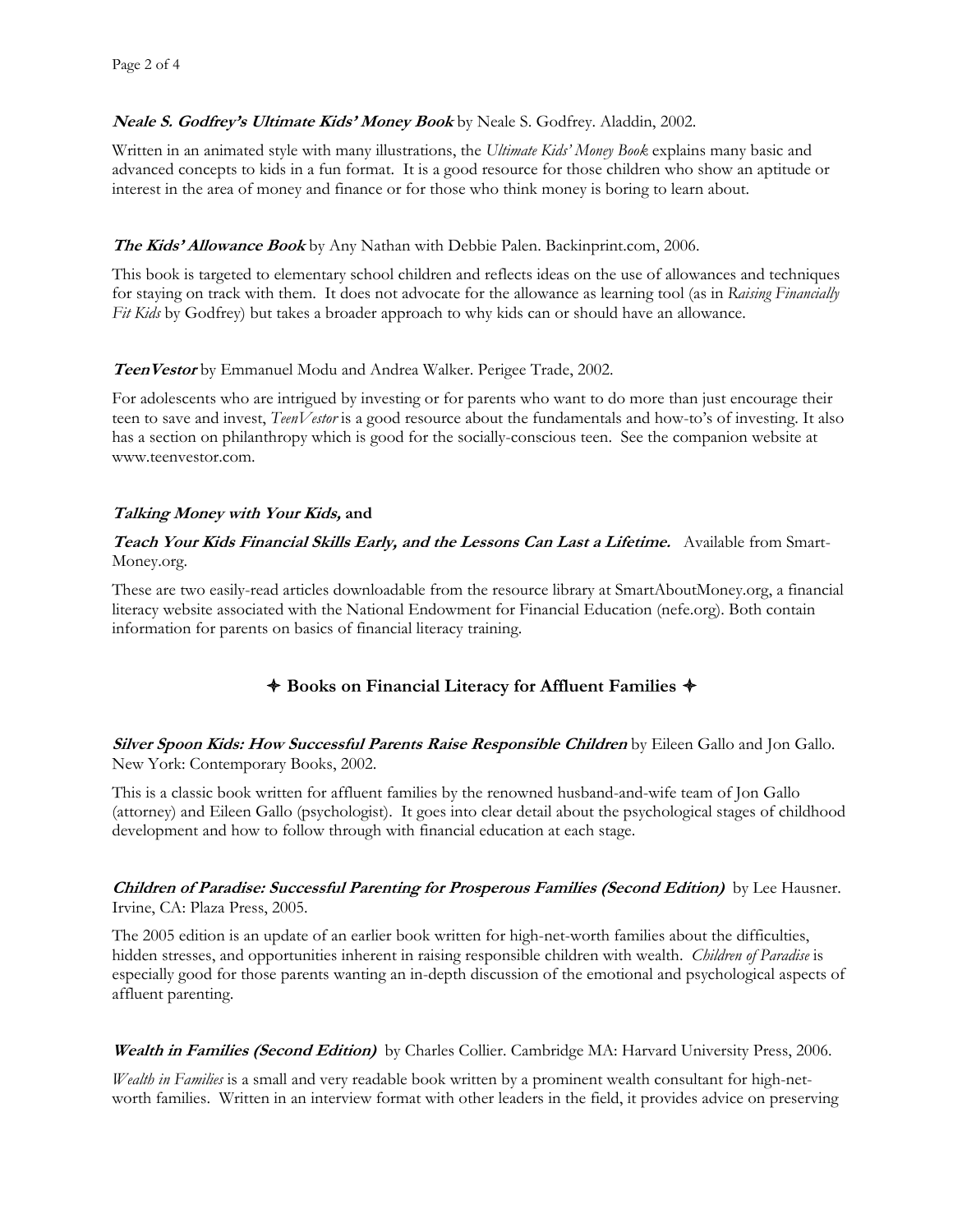good money skills across generations. Note the chapter on "Financial Parenting: Managing Money" which discusses the importance of financial education for all high-net-worth family members.

**Mommy, Are We Rich? Talking to Children about Family Money** by Susan Peterfriend and Barbara Hauser. Rochester MN: Mesatop Press, 2001.

A useful book for handling common questions that affluent children have for their parents. Many parents find these questions awkward to handle, and so they avoid family communication. Knowing how to approach these natural questions can often make the difference in establishing healthy money attitudes and skills with affluence.

#### **Navigating the Dark Side of Wealth** by Thayer Willis. Portland, OR: New Concord Press, 2003.

Written by an inheritor and a therapist, this book discusses personal, spiritual, and professional perspectives on how healthy parenting and financial training are crucial for children raised with affluence. Thayer Willis advocates that parents need to take responsibility for their own money management in order to be good models for their children, and that taking an active approach is best in raising responsible children with wealth.

# **Websites**

#### **National Endowment for Financial Education: nefe.org**

NEFE is one of the best sites for financial literacy education, not only for children but for adults. It contains many excellent articles and resources for understanding finance at all stages of life. See the section for teens at hsfpp.nefe.org and the resource library at SmartAboutMoney.org.

#### **The Financially Intelligent Parent: fiparent.com**

This companion site to Jon and Eileen Gallo's book, *The Financially Intelligent Parent* provides tips and techniques for financial literacy training such as understanding allowances and how to set up a household chore list for different ages.

#### **Practical Money Skills for Life: [www.practicalmoneyskills.com](http://www.practicalmoneyskills.com/)**

This site offers many games, educational tools, and tips on investing basics for children, young adults, and adults. It teaches financial education in an engaging and solid format with sections written by personal finance authors Jean Chatzky and Jason Alderman.

#### **Jump\$tart Coalition [www.jumpstart.org](http://www.jumpstart.org/)**

Jump\$tart is a well-researched clearinghouse for financial literacy materials with standards for high-quality resources using the Educational Materials Review Checklist. Visitors can browse the Clearinghouse section for age- or topic-specific materials used for financial education.

#### **The Mint: [www.themint.org](http://www.themint.org/)**

Supported by the National Council on Economic Education and the Northwestern Mutual Foundation, this is a financial education site primarily for teenagers, though it also has resources for younger children.